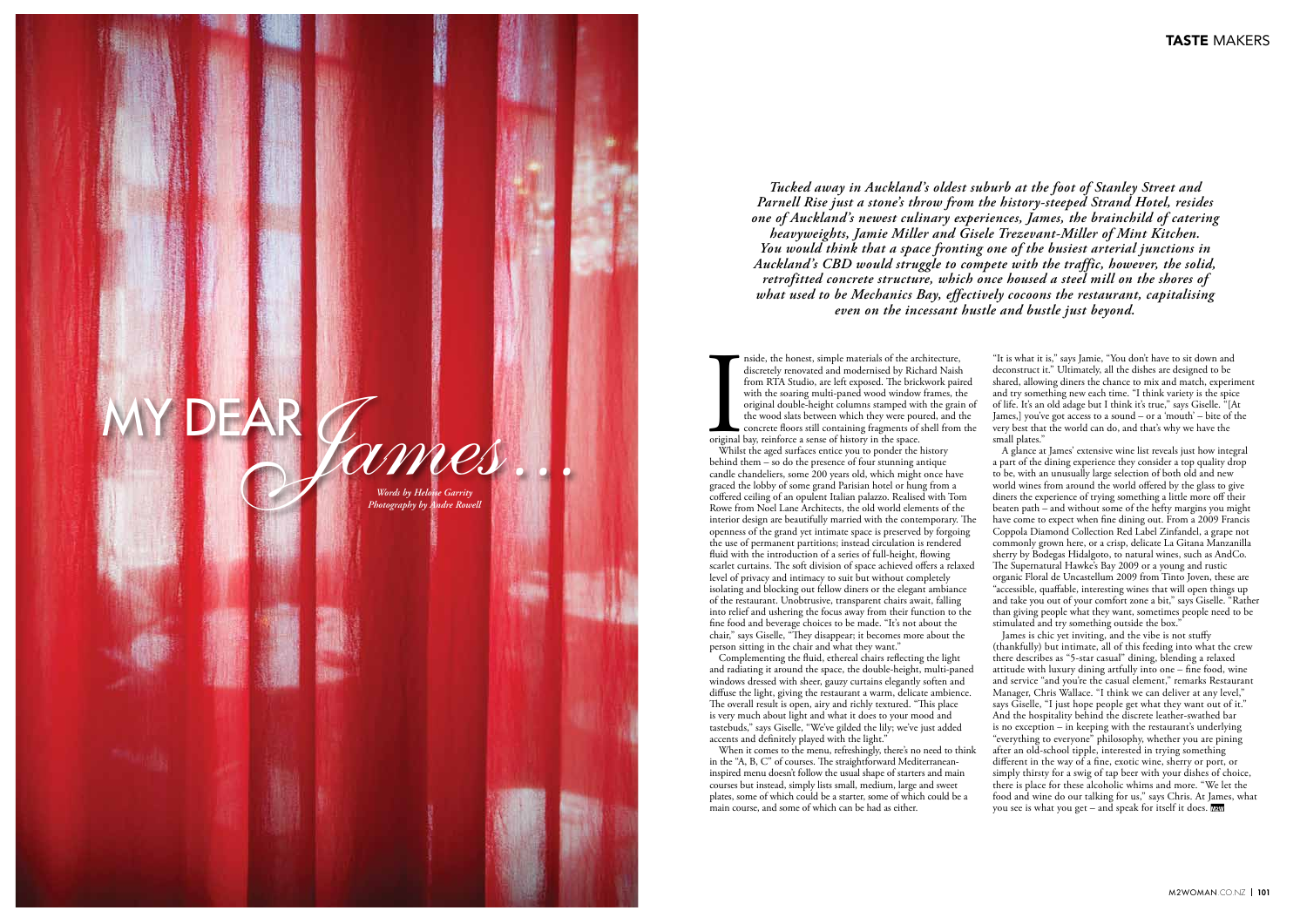# **Ingred ients:**

**4 tiger prawns**

**1 tbsp extra virgin olive oil**

## **Method:**

Pull the legs and shells from the prawn, starting from underneath the prawn at the head end. The shell should come off in rings. De-vein by making a shallow slit down the middle of the back to expose the black intestine. Lift out the black vein with the point of a paring knife and wipe it off on a paper towel. Rinse it out under cold, running water.

# *Potato & Dill Salad*

**Ingred ients:**

**2 potatoes**

**1 ½ cup aioli (garlic mayonnaise)** 

**dill, a small bunch**

# **Method:**

Cut the potatoes into cubes, bring to the boil and simmer for 5 to 10 minutes. Drain the potatoes and set aside to cool thoroughly. Finely chop the dill and add to the potatoes. In a large bowl, add in the roasted garlic aioli and mix softly, taking care not to crush the potatoes. Spoon the potato salad onto a plate in a line and top with the prawns. Drizzle on lemon-flavoured olive oil and season with sea salt.

*Barbecued Tiger Prawns With Potato & Dill Salad*

**Shared plate – great for an entrée or a small plate, cook on barbecue or in a pan.**

**1 ½ chicken thighs per skewer**

# **paprika**

# **2 limes**

# **Method;**

Cut the chicken thighs into cubes, allowing 1 ½ thighs per skewer. Squeeze the juice from 2 limes. In a large mixing bowl, marinate the thighs in lime with a tablespoon of paprika. Mix well and marinate for at least 2 hours – you may marinate overnight.

*Chicken Lime Paprika Skewers*

# **INGREDIENTS:**

# **Ingred ients:**

**95-100 gm blue fin tuna per skewer**

**ponzu – buy from Japanese market**

## **daikon**

**extra virgin olive oil**

# **Method:**

Cut the tuna into cubes of approximately 15 to 20 grams. Skewer 5 cubes onto bamboo skewers. Heat in a pan brushed with extra virgin olive oil, and sear all sides.

Place the tuna onto a plate, pour the Ponzu to desired taste, grate the Daikon radish and place on the tuna.





*Blue Fin Tuna*

# TASTE MAKERS

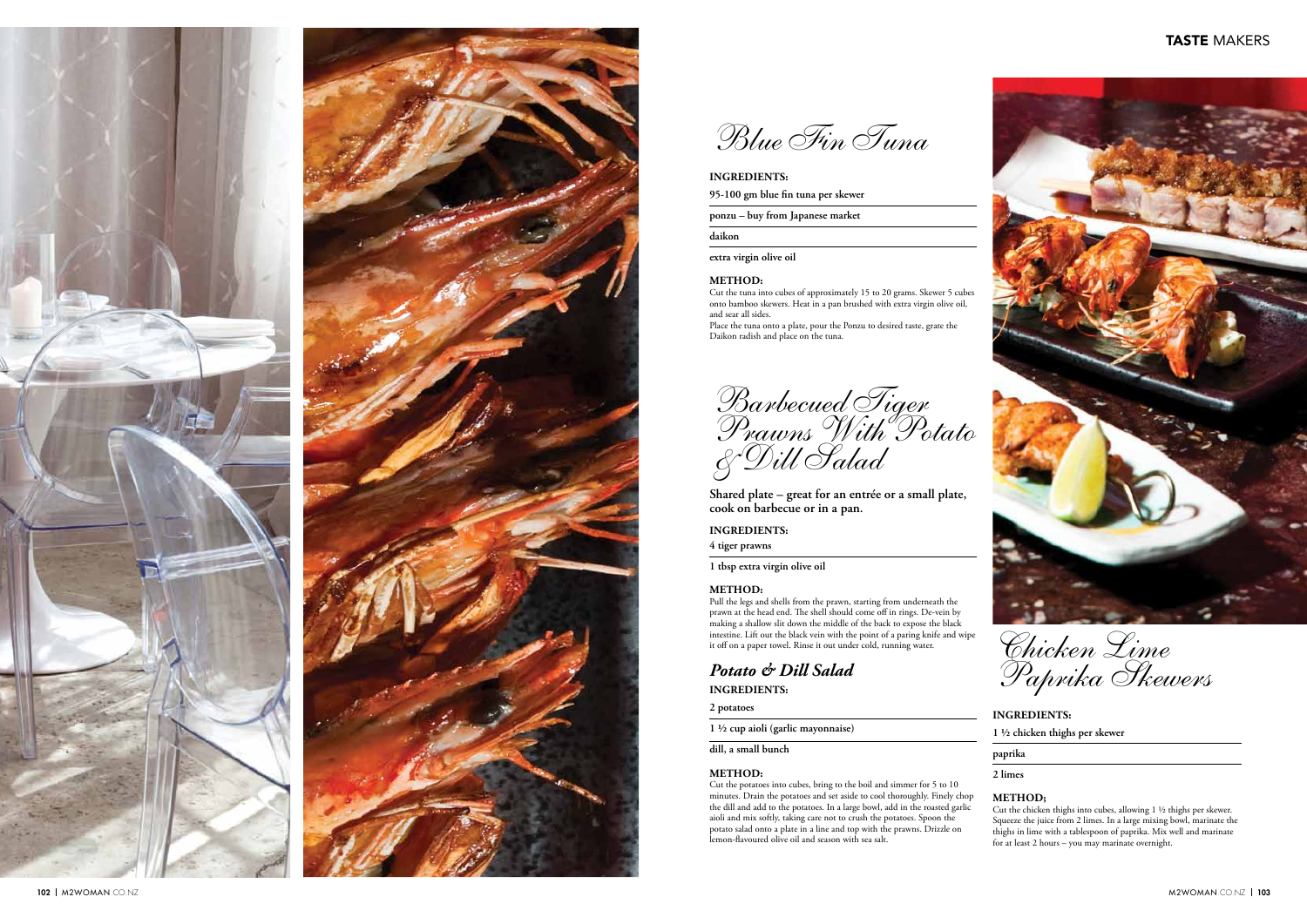| <b>INGREDIENTS:</b>              |
|----------------------------------|
| 2 garlic cloves per person       |
| 60 ml olive oil                  |
| 1 gm saffron                     |
| 1 tbsp picked thyme              |
| 400 gm calasparra or bomba rice  |
| 2 red capsicums                  |
| 1 red onion                      |
| 125 ml dry white wine            |
| 1250 ml chicken stock            |
| 4 chicken thighs, cut into cubes |

| 4 chorizo sausages, sliced                                            |  |
|-----------------------------------------------------------------------|--|
| 6 clams                                                               |  |
| 200 gm fresh fish (firm like groper)                                  |  |
| 200 gm squid, cut into 5 mm strips                                    |  |
| 6 mussels                                                             |  |
| 200 gm green peas, frozen                                             |  |
| 4 prawns per person, leave the head on,<br>peel off shell and de-vein |  |
| <b>TO GARNISH:</b>                                                    |  |
| 2 tbsp Italian parsley                                                |  |
| 2 lemon segments per person                                           |  |

*Paella* **Method:**



With 10 ml of oil, cook the capsicum and onion very slowly until soft. In Paella pan: heat the remaining oil and add the finely-chopped garlic and rice. Stir and lightly fry the rice for 2 minutes. Add the softened peppers and onion. Mix in the thyme and cook for a further 3 minutes. Add the white wine and bring to the boil at a medium to high heat. Add the stock and bring to the boil. From now on, do not stir. The idea is to get a nice crust on the bottom of the pan on a medium to high heat. Add the chicken thighs and chorizos, and cook for 5 minutes, then add the clams and cook for another 5 minutes. Add the fish and squid, and cook for a further 5 minutes. Place the prawns and peas on top of the rice and cook with the steam coming off the rice. Cook for another 10 minutes until all the liquid has been absorbed. Remove from the heat and cover with foil for 5 minutes. In a separate pan, steam the mussels until cooked. Arrange the mussels on the rice with wedges of lemon and chopped Italian parsley.

![](_page_2_Picture_6.jpeg)